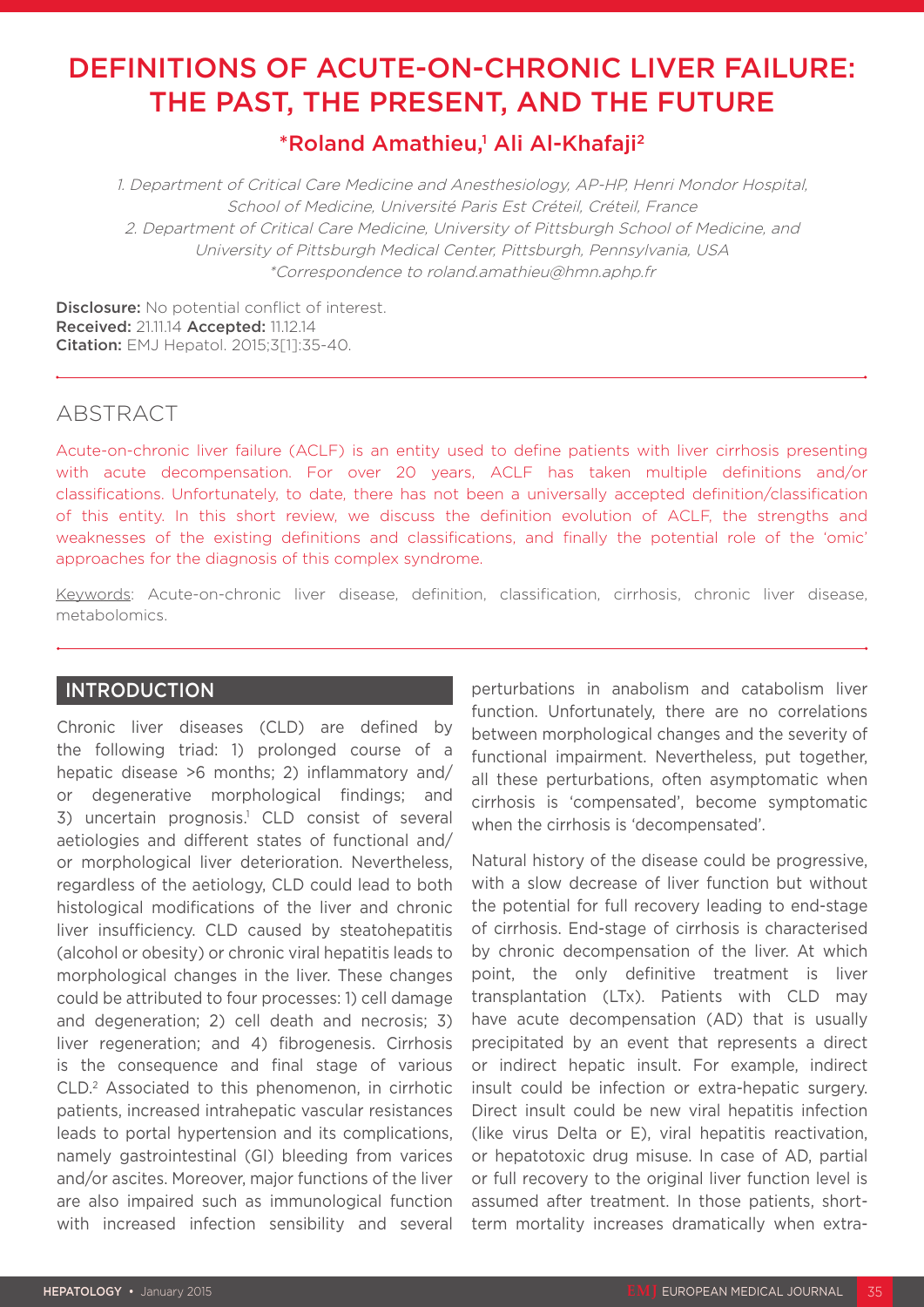hepatic organ failures are present. Three clinical scenarios are possible regarding the natural history of the CLD: CLD without cirrhosis and AD, CLD with cirrhosis and AD, and CLD with cirrhosis and end-stage liver disease. These three categories of patients are different in terms of mechanism and prognosis (Figure 1).

Acute-on-chronic liver failure (ACLF) is a complex syndrome with an acute deterioration of liver function superimposed on CLD. Both the exact definition and underlying pathogenesis of ACLF remain unclear. Instead of using the term 'acute decompensation', ACLF is used to define and classify all acute events of liver decompensation in patients with CLD or cirrhosis regardless of the presence of other organ failure. In >20 years, this syndrome has taken several different definitions, leading different outcomes according to mortality. From all the available definitions, three common points are emphasised: 1) Presence of CLD; 2) Rapid deterioration but theoretically reversible liver function; and 3) high short-term mortality. ACLF is associated with a short and medium-term mortality of 50-90%.3,4 A new definition and classification will allow to better stratify patients with ACLF. Nevertheless, proposed definitions by Asian and Americano-European Study of the Liver societies are not clear with the definition of the CLD. On the other hand, new classifications proposed by the European and North American studies focus only on cirrhotic patients and define the patient principally with extra-hepatic failure which could be confusing too. None of those definitions or classifications takes into account the probability of liver function recovery. Unfortunately, despite recent efforts to well define this syndrome, there is no universally accepted definition.



#### Figure 1: Schematic representation of natural history of chronic liver disease (CLD), acute decompensation (AD), and end-stage liver disease (ESLD).

This figure describes the concept of acute-on-chronic liver failure (ACLF) in CLD patients with or without cirrhosis, chronic liver failure (CLF), and ESLD. It also describes arbitrary evolution of CLD with cirrhosis, at the top of the figure, progressive decreases of the liver function leading to terminal liver failure and, on the bottom of the figure, three categories of patients: CLD without cirrhosis, CLD with cirrhosis, and cirrhosis and ESLD. ACLF (at the top) is characterised by acute liver impairment but with partial or total recovery of the liver function after treatment.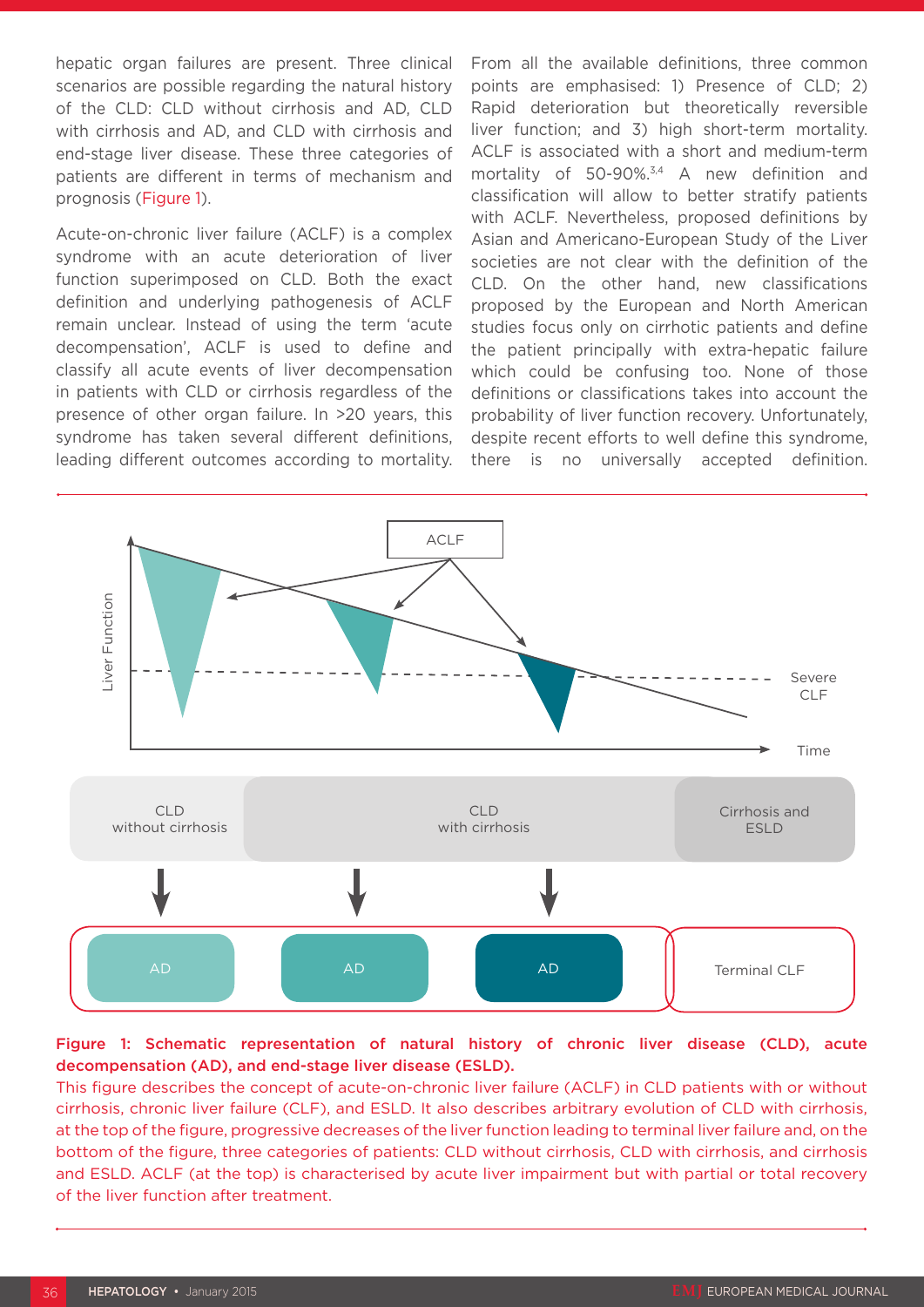#### Table 1: Different definitions of acute-on-chronic liver failure (ACLF) found in the literature.

|                | Definition                                                                                                                                                                                                                                         | Aetiology of CLD  | Ref |
|----------------|----------------------------------------------------------------------------------------------------------------------------------------------------------------------------------------------------------------------------------------------------|-------------------|-----|
|                | Acute insult manifesting as jaundice (bilirubin $\geq 10$ mg/dl) and<br>coagulopathy (PTA <40%), complicated within 4 weeks with ascites<br>and/or HE with previously diagnosed or undiagnosed chronic<br>hepatitis B (with or without cirrhosis). | Hepatitis B virus | 18  |
| $\overline{2}$ | Acute deterioration of liver function in established and compensated<br>CLD following a life-threatening complication (HE or ascites or<br>bleeding or HRS) in patient with or without cirrhosis.                                                  | Hepatitis B virus | 19  |
| $\overline{3}$ | Defined as a rise in MELD score of >5 points within 4 weeks before<br>transplantation.                                                                                                                                                             | Various           | 20  |
| $\overline{4}$ | Acute decompensation of cirrhosis manifested by increased<br>jaundice.                                                                                                                                                                             | Various           | 21  |
| 5              | ACLF was diagnosed in cirrhotic patients with acute hepatitis A or<br>E presenting with clinical evidence of liver failure (significant ascites<br>and/or $HE$ ).                                                                                  | Various           | 22  |
| 6              | Defined as acute decompensation of CLD with severe liver<br>dysfunction and high grade of HE (2 or more).                                                                                                                                          | Hepatitis B virus | 23  |
| $\overline{7}$ | Cirrhotic patient with decompensation such as GIB, HE, admitted to<br>ICU required organ support                                                                                                                                                   | Various           | 24  |

PTA: prothrombin activity; HE: hepatic encephalopathy; CLD: chronic liver disease; HRS: hepatorenal syndrome; MELD: model for end-stage liver disease; GIB: gastrointestinal bleeding; ICU: intensive care unit.

New approaches, more global and biological, of this polymorphic syndrome are needed. 'Omic' approaches, such as metabolomic, are probably interesting biological approaches to help clinicians to best define and classify the patients with this syndrome and predict liver function recovery. In this review, we discuss the evolution and accuracy of the different definitions of the ACLF and propose the need for 'biological' approaches of this syndrome.

## ACLF Definitions: the Past

The term 'acute-on-chronic liver failure' appears for the first time in 1995.<sup>5</sup> It gains interest at the end of the last century probably as a consequence of the development of the different kinds of liver support. Initially, it describes a condition with superimposed insult on the liver in patients with CLD. On the other hand, it describes the notion that an organ (the liver in this case) with chronic impairment could have superimposed acute impairment but with possible return to the previous state. Then, patients with chronic liver failure (CLF) and acute liver failure (ALF) should be treated by liver support as a bridge to the recovery of their function or to the LTx. Unfortunately, despite the first metaanalysis, which showed decreased mortality in the ALCF group, no controlled trials have been able to

support this hypothesis. $6,7$  Subsequently, several definitions were proposed to define this syndrome. At the beginning, all of them focused on the loss of liver function with various clinical and biological signs (Table 1). Few definitions take into account organs other than the liver in the definition. High short-term mortality of this syndrome (between 50-90%) was common in all of them. The presence of a large panel of definitions is a problem for the interpretation of the studies regarding outcomes or therapeutic trials on patients with ACLF. Taking into account this point and the increase of interest for these patients, notably regarding the LTx, more consensual definitions were raised at the beginning of the new century. Typically two definitions, especially due to the difference of CLD aetiology, from the 'Western countries' and 'Eastern countries' (i.e. mainly Asian) were proposed.

## ACLF Definitions: the Present

Two definitions of the ACLF are mostly used. One is proposed by the Asian-Pacific Association of the Study of the Liver and the others by the American Association for the Study of the Liver (AASLD) and the European Association for the Study of the Liver (EASL).8,9 The Asian definition focuses exclusively on liver failure. ACLF is defined asacute hepatic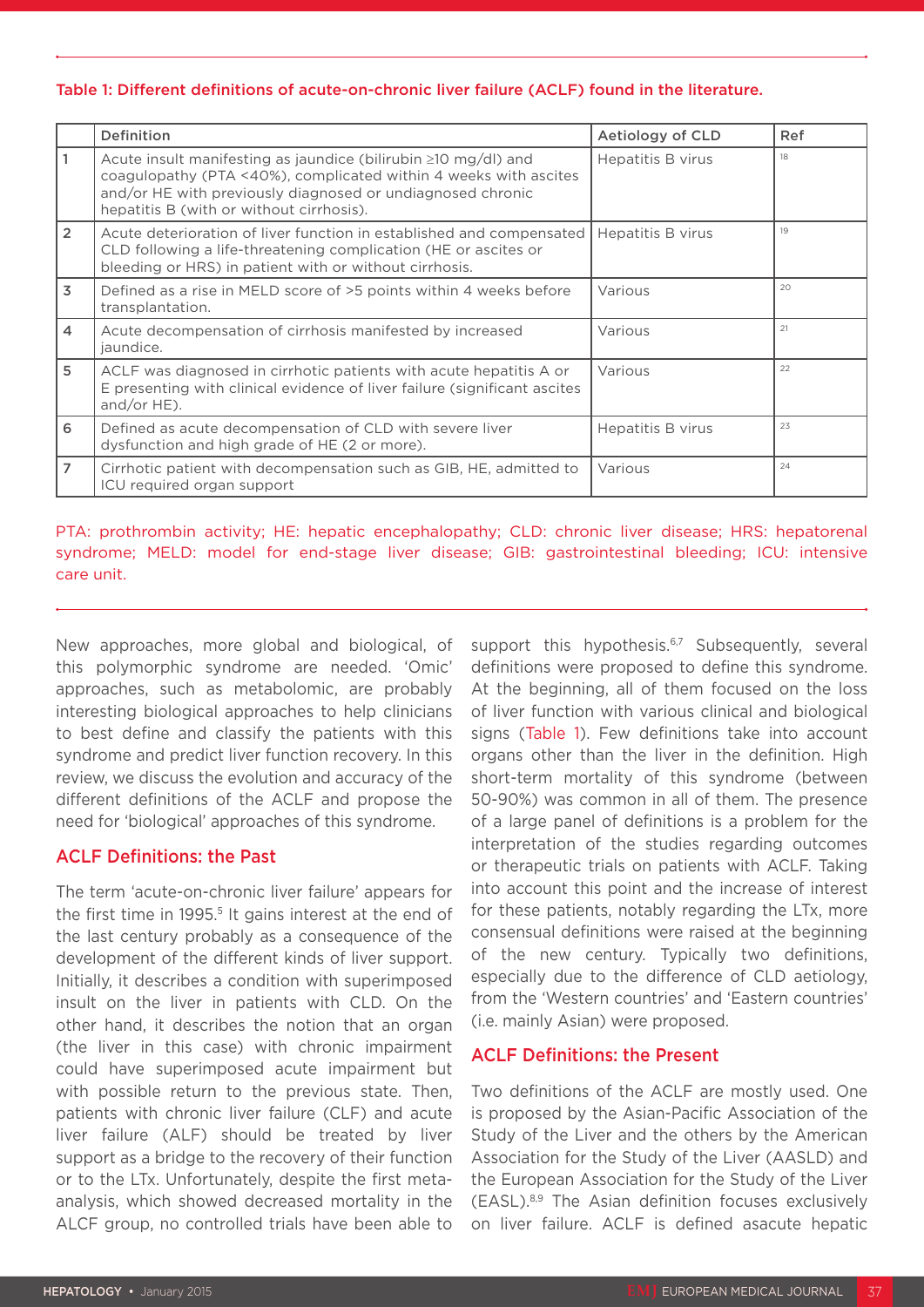insult manifesting as jaundice (with bilirubin ≥5 mg/ dl), coagulopathy (with international normalised ratio ≥1.5 or prothrombin activity <40%), and complicated within 4 weeks by ascites and/or hepatic encephalopathy with previously diagnosed or undiagnosed CLD. Current definition of ACLF proposed by EASL-AASLD symposium includes the notion of high mortality and extra-hepatic organ failure. ACLF is then defined as an "acute deterioration of pre-existing CLD, usually related to a precipitating event and associated with increased mortality at 3 months due to multi-organ failure." The precipitating event may be an extra-hepatic insult such as sepsis, or GI bleeding. It may also be a direct hepatic mechanism with viral infestation or reactivation, or drug induced liver injury.3 Two points should be clarified; first, all patients with CLD are included in those definitions and not only patients with cirrhosis. CLD without cirrhosis does not have the same clinical presentation, treatment, or prognosis when compared to CLD with cirrhosis. Consensual definition of CLD is lacking. Future works are needed to establish new criteria (clinical, radiological, biological, and/or histological) to best define it. Moreover, those criteria of CLD will probably be also helpful to best recognise unknown underlying CLD and distinguish patients

with ALF from a patient with ALF or CLF. Second, the notion of recovery is lacking in both of them. How so you differentiate between impairment of liver function that leads to end-stage disease or from the ones which will recover?

To address the first issue, Jalan et al.<sup>10</sup> attempted to classify patients with CLD. They proposed a new classification of ACLF in three categories (A, B, or C) according to underlying presence of cirrhosis and for the cirrhotic patient, history of pervious decompensation. Group A includes CLD patients without cirrhosis. Group B includes wellcompensated cirrhosis, and group C includes patients with advanced cirrhosis with previous decompensation. Prospective evaluation of this new classification is necessary to determine its accuracy. Recently, two large studies have tried to better classify ACLF patients: one from EASL– Chronic Liver Failure Consortium (EASL-CLIF) Consortium in Europe, called the CLIF Acute On Chronic Liver Failure in Cirrhosis (CANONIC) study, and the other from the North-American Consortium for the Study of End-Stage Liver Disease study.<sup>11,12</sup> The first study included around 1,400 patients hospitalised with cirrhosis for an AD. This study classified ACLF based on mortality (Table 2).

| Grade                       | No ACLF                                                                                                                                                                           | <b>ACLF Grade 1</b>                                                                                                                                                                                                                              | <b>ACLF Grade 2</b> | <b>ACLF Grade 3</b>  |
|-----------------------------|-----------------------------------------------------------------------------------------------------------------------------------------------------------------------------------|--------------------------------------------------------------------------------------------------------------------------------------------------------------------------------------------------------------------------------------------------|---------------------|----------------------|
| <b>Definition</b>           | No organ failure<br>or<br>single organ failure<br>(coagulation,<br>circulation, or<br>respiration)<br>and<br>creatininaemia<br>$<$ 1.5 mg/dl and<br>no hepatic<br>encephalopathy. | Single kidney failure<br>or<br>single organ failure<br>(coagulation, circulation,<br>or respiration)<br>and<br>creatininaemia between<br>1.5 and 1.9 mg/dl<br>or<br>hepatic encephalopathy<br>and<br>creatininaemia between<br>1.5 and 1.9 mg/dl | Two organ failures  | Three organ failures |
| 1 and 3 months<br>mortality | 4.7% and 14%                                                                                                                                                                      | 22.1% and 40.7%                                                                                                                                                                                                                                  | 32% and 52.3%       | 76.7 and 79.1%       |

#### Table 2: Definition of chronic liver failure consortium - acute-on-chronic liver failure (CLIF-ACLF) grades.

Coagulation failure is defined by the international normalised ratio >2.5 or platelet count <20 g/l; circulation failure is defined by use of any dose of terlipressin, dopamine, dobutamine, epinephrine, or norepinephrine. Lung failure is defined by PaO<sub>2</sub>/FiO<sub>2</sub> ratio <200 or SpO<sub>2</sub>/FiO<sub>2</sub> ratio <89. Kidney failure is defined by creatininaemia >2 mg/dl or need to renal replacement therapy. Hepatic encephalopathy Grade >2 defines neurological failure.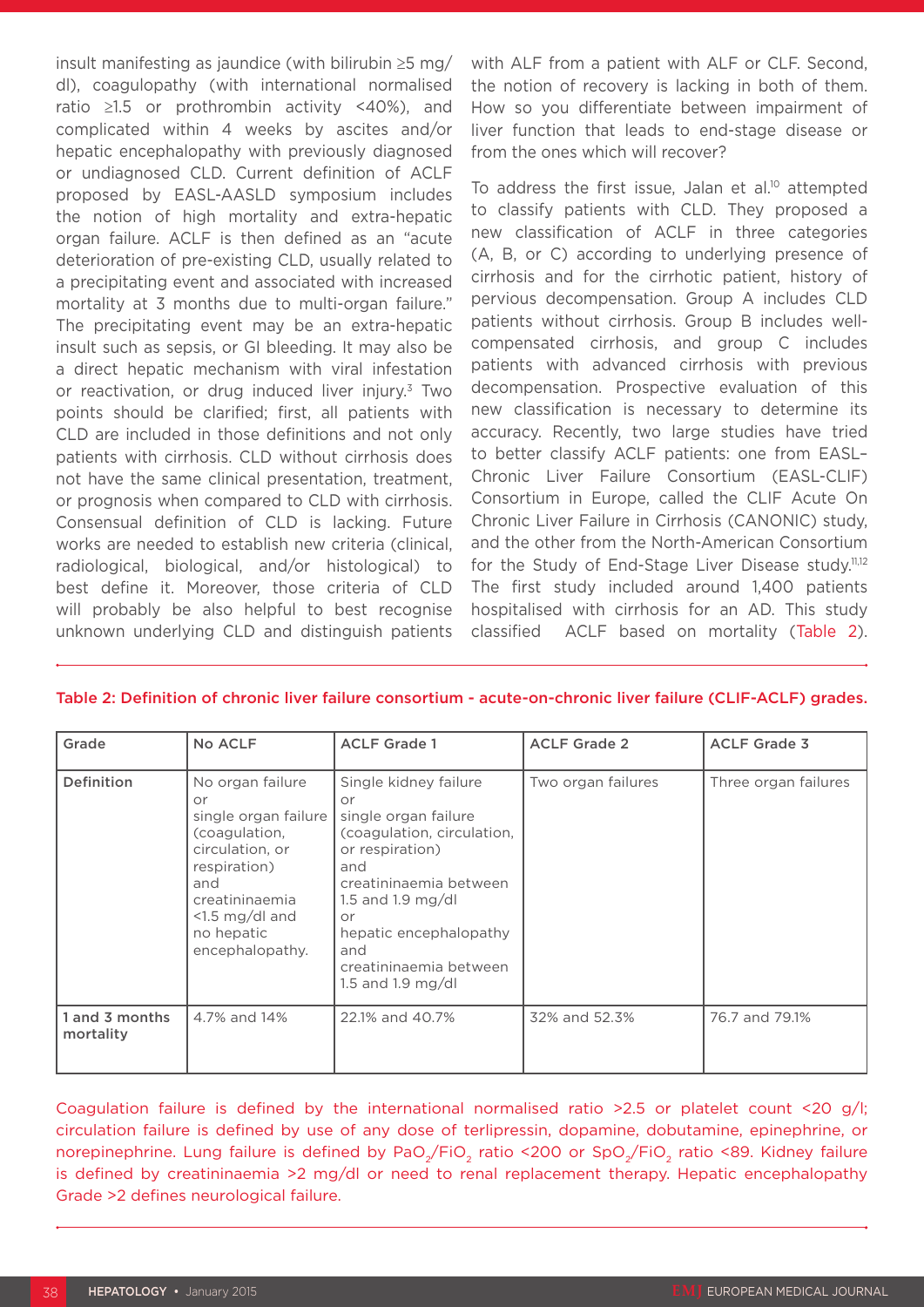In the CLIF classification (CLIF-ACLF Grades), cirrhotic patients were classified according to organ failure, mainly kidney and brain (i.e. hepatic encephalopathy) failure. The North American Study proposes classification of ACLF specific to cirrhotic patients with sepsis (infection-related acute-onchronic liver failure [I-ACLF]). The goal of this classification is to help the clinician with bedside decision-making to accurately identify potential survivors for cost-effective healthcare resource utilisation. I-ACLF is defined as a cirrhotic patient with suspected or documented infection and at least one organ failure (hepatic encephalopathy Grade 2/3, renal replacement therapy, mechanical ventilation, shock). Approximately 500 patients were included in this multicentre prospective study. As expected, for both studies, mortality was well correlated with the number of organ failures. Major points of the new classifications are: 1) they included only patients with proven or strongly suspected liver cirrhosis; 2) they included all aetiologies of cirrhosis; 3) they included well-documented cirrhotic patients hospitalised for an acute event; 4) for one of them (European study), there is external validation of the accuracy of the classification.<sup>13</sup> The interesting point with these classifications is that they best stratify cirrhotic patients with ACLF according to the risk of death. The major implication is for its use in the inclusion criteria to have a more homogenous population for future randomised clinical trials. However, consensual definition of ACLF is still lacking. The ambiguity and variability in the definition/classification of ACLF does not allow the clinician to make rapid and proper diagnoses of ACLF, to distinguish between patients with ACLF that require transplantation and those that require only intensive medical treatment. Specific biomarkers that confirm the diagnosis, exclude other diseases, and best predict patients with poor outcome should be stated to best define ACLF.

## ACLF Definition: the Future

Bioclinical classification as proposed by Moreau et al.<sup>12</sup> is probably a major improvement concerning the characterisation of the ACLF according to its prognosis. Nevertheless, the score used is complex and not readily adaptable to clinical care. The view of the ACLF syndrome as a systemic syndrome with extra-hepatic organ failures responsible of increased mortality is interesting, but it is also counterintuitive to define an 'acute hepatic failure' as 'extra-hepatic failure'. To better define ACLF syndrome, new biomarkers or biological fingerprints could probably be helpful. Nevertheless,

it is now widely accepted that the search for a single biomarker that can be used in routine clinical practice to diagnosis patients with ACLF is probably unrealistic. Future definition and characterisation of this systemic syndrome could probably be completed and clarified using the 'omic' concept, and specifically, the metabolomic approach. Metabolomics, which is the study of metabolic changes in an integrated biological system using multiparametric analyses, may help identify biomarkers that characterise the metabolic profiles of a disease, and/or evaluate metabolic modifications after treatment has been initiated.14 Metabolomics, using proton nuclear magnetic resonance (1H-NMR) spectroscopy, when applied to liver disease, has shown a close relationship between metabolic abnormalities and the severity of the disease in sera and tissues.15,16 Recently, a serum metabolite fingerprint for ACLF, obtained with 1H-NMR, was identified.<sup>17</sup>

The hypothesis in this study was that cirrhotic patients with acute events have had a specific metabolic response as compared to cirrhotic patients with stable cirrhosis. Metabolomic profiles of the sera of 93 patients with compensated or decompensated cirrhosis (CLF group) but stable liver function, and 30 patients with cirrhosis and hospitalised for the management of an acute event who may be responsible of ACLF (i.e. ACLF group) were analysed. Both groups were wellseparated using a multivariable statistic method and the specific metabolomics fingerprint of patients in intensive care unit was identified. Several metabolites were identified and reflected major changes in liver function, such as energy metabolism, urea metabolism, or amino acid metabolism, but also major extra-liver function changes, such as renal impairment, or were related to inflammation/necrosis. This primary results are interesting but should be confirmed by a large multicentric population including various aetiologies.

## **CONCLUSION**

Despite major efforts, recent definitions and classifications proposed by leading organisations or studies are still confusing for the clinician notably to make difference between ACLF and CLD or ACLF in cirrhotic patient and cirrhosis decompensation. Future research should produce an accurate 'universal' definition of this complex syndrome, in-patients with CLD, and including